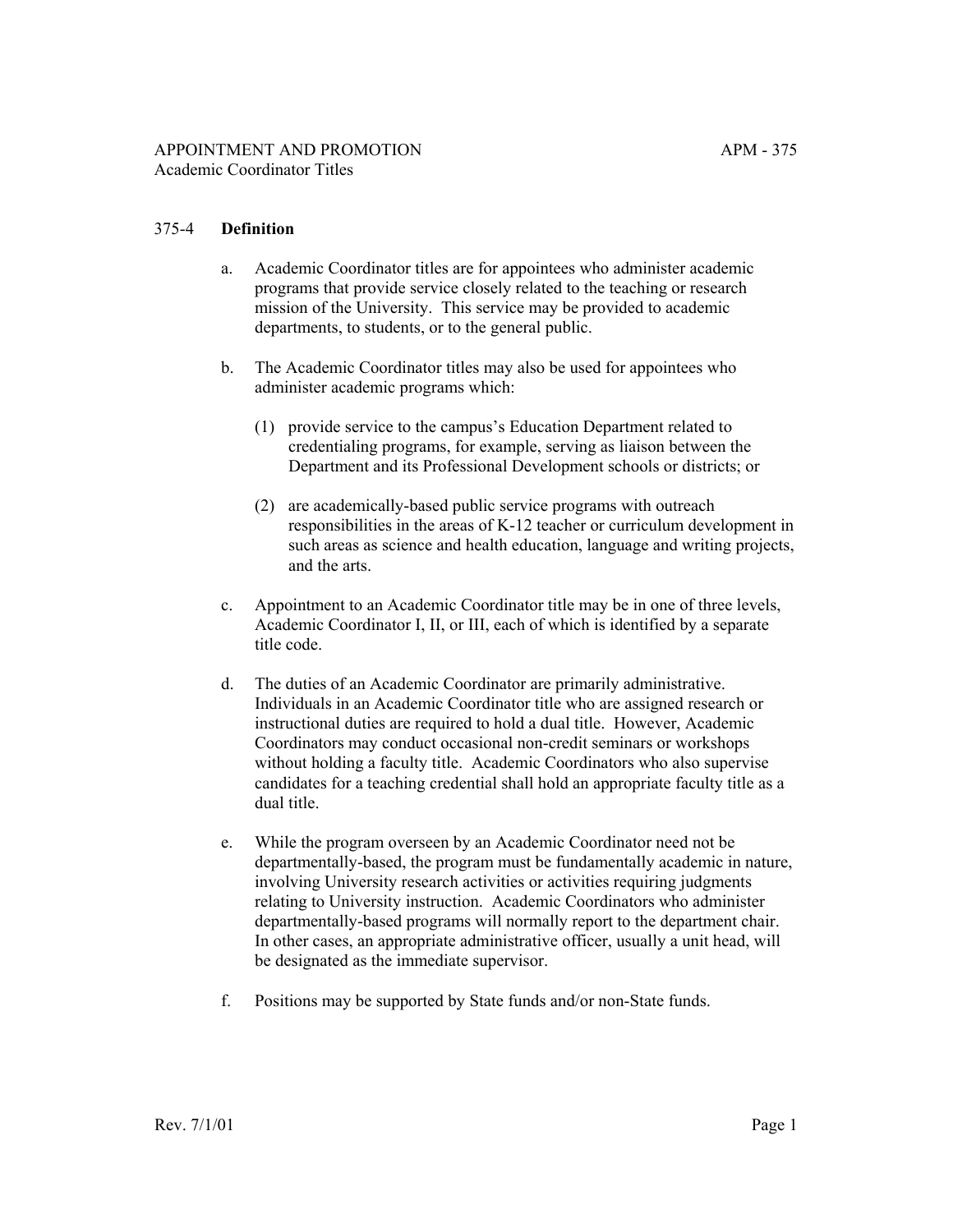## 375-8 **Levels**

Appointments may be made to the following levels:

- a. Academic Coordinator I
- b. Academic Coordinator II
- c. Academic Coordinator III

## 375-10 **Criteria for Appointment**

a. General Criteria for Appointment to Titles at All Levels

An appointee must have a professional background of academic training and/or experience. Professional accomplishment and scholarly contributions may also be required. A Master's or equivalent or other appropriate degree(s) may be required. Certain positions may require a doctorate or equivalent experience.

b. Criteria for Appointment to a Specific Level

Determination of the appropriate level for an appointment or a change in level shall take into consideration such factors as program scope and complexity, according to the guidelines set out below and summarized in APM - 375, Appendix A.

Programs administered by Academic Coordinators will vary with regard to the size of the organization (for example, the number and level of staff directly reporting to the Academic Coordinator) and the scope of its mission (for example, the number and organizational diversity of the clientele with whom the Academic Coordinator interacts). For the purpose of assignment to the appropriate level, the size of the program in parallel with its scope may be considered to determine its complexity. Thus, the independent coordination of a broad, horizontally-integrated network of affiliated programs may be considered equal in complexity to the management of a large, verticallyintegrated University organization with many staff. Materials submitted in support of an appointment shall provide a comprehensive assessment of the candidate's qualifications. A job description and designation of a supervisor shall be supplied, as well as an explanation of the candidate's role in the program and within a larger unit, if appropriate.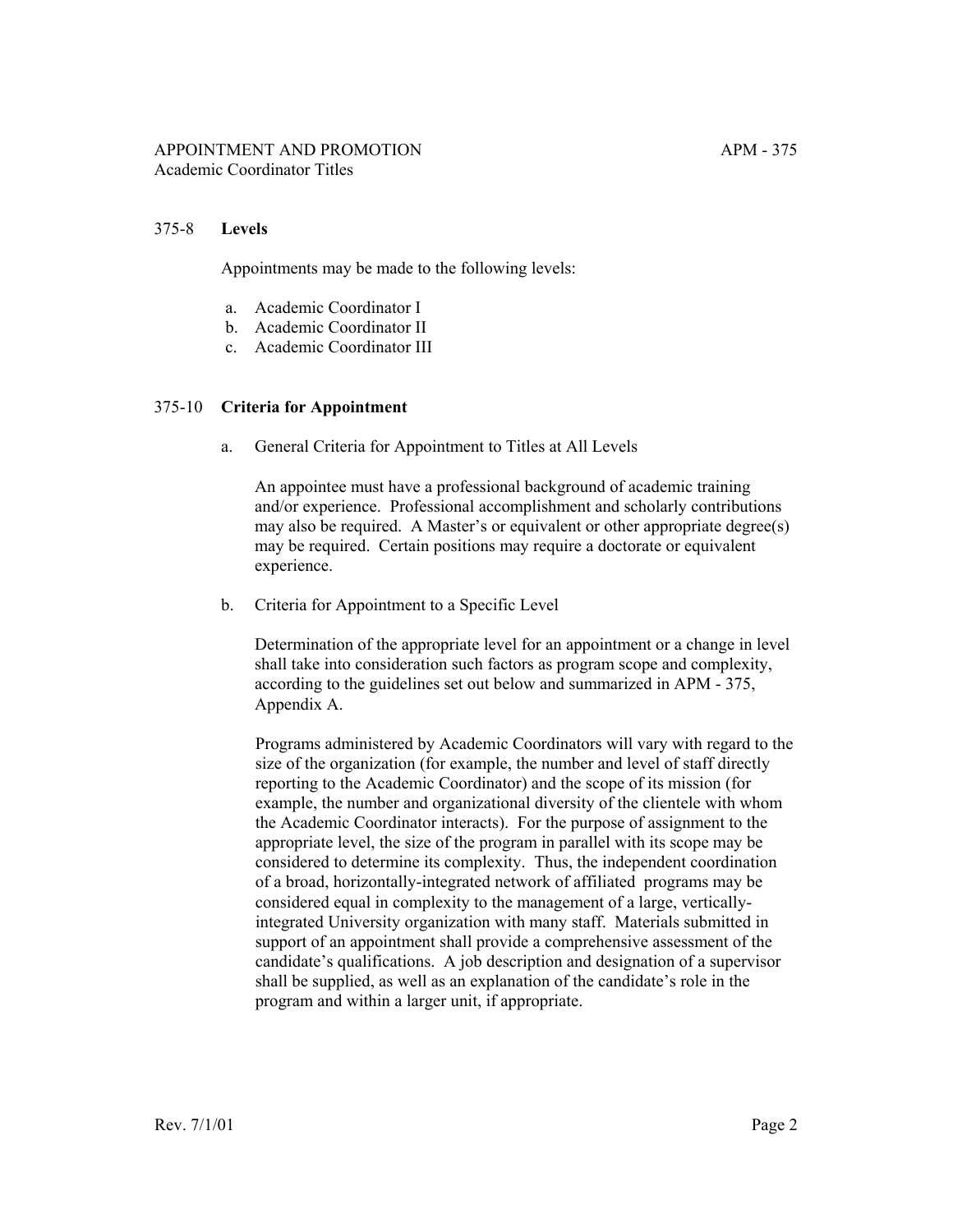## (1) **Academic Coordinator I**

This level is intended for individuals with responsibility for programs of minimal to moderate complexity. Such programs can be administered with a small staff, or they may consist primarily of local Universityrelated activities with limited breadth or narrow focus. The administration of the program at this level will normally involve outside agencies or industries only when necessitated by the targeted needs or interests of a University-based clientele. The Academic Coordinator will typically receive general supervision by a department chair, a faculty member, or other academic or professional staff member. The duties of an appointee may include limited involvement in the generation and/or coordination of funds.

## (2) **Academic Coordinator II**

This level is reserved for individuals with responsibility for programs of moderate complexity. The duties of an appointee may include the independent coordination of a program with a moderately-sized staff or, in a small organization, a scope that encompasses several departments, schools, or colleges of the campus, or a series of affiliated academic, governmental, or private institutions. The Academic Coordinator is expected to manage the program with a great amount of independence and may receive general guidance from a faculty member, a department chair, an assistant/associate dean, or equivalent positions. Duties may include moderate involvement in the generation and/or coordination of funds from different sources.

# (3) **Academic Coordinator III**

This level is reserved for appointees who have primary responsibility for the administration, management, and coordination of large programs with broad and substantial complexity and who fulfill their responsibilities independently. These appointees might be unit heads who report directly to deans or vice chancellors. Their responsibilities may include the direction and supervision of a large staff and/or administration of a program with a broad, interdisciplinary scope that encompasses several colleges or schools within the campus, other UC campuses, or public and private agencies outside of the University. The duties of an appointee at this level may include extensive involvement in the generation and/or coordination of funds. Appointment to this level will require demonstrated superior professional ability, outstanding accomplishment in job-related activities, and the assumption of greater responsibility than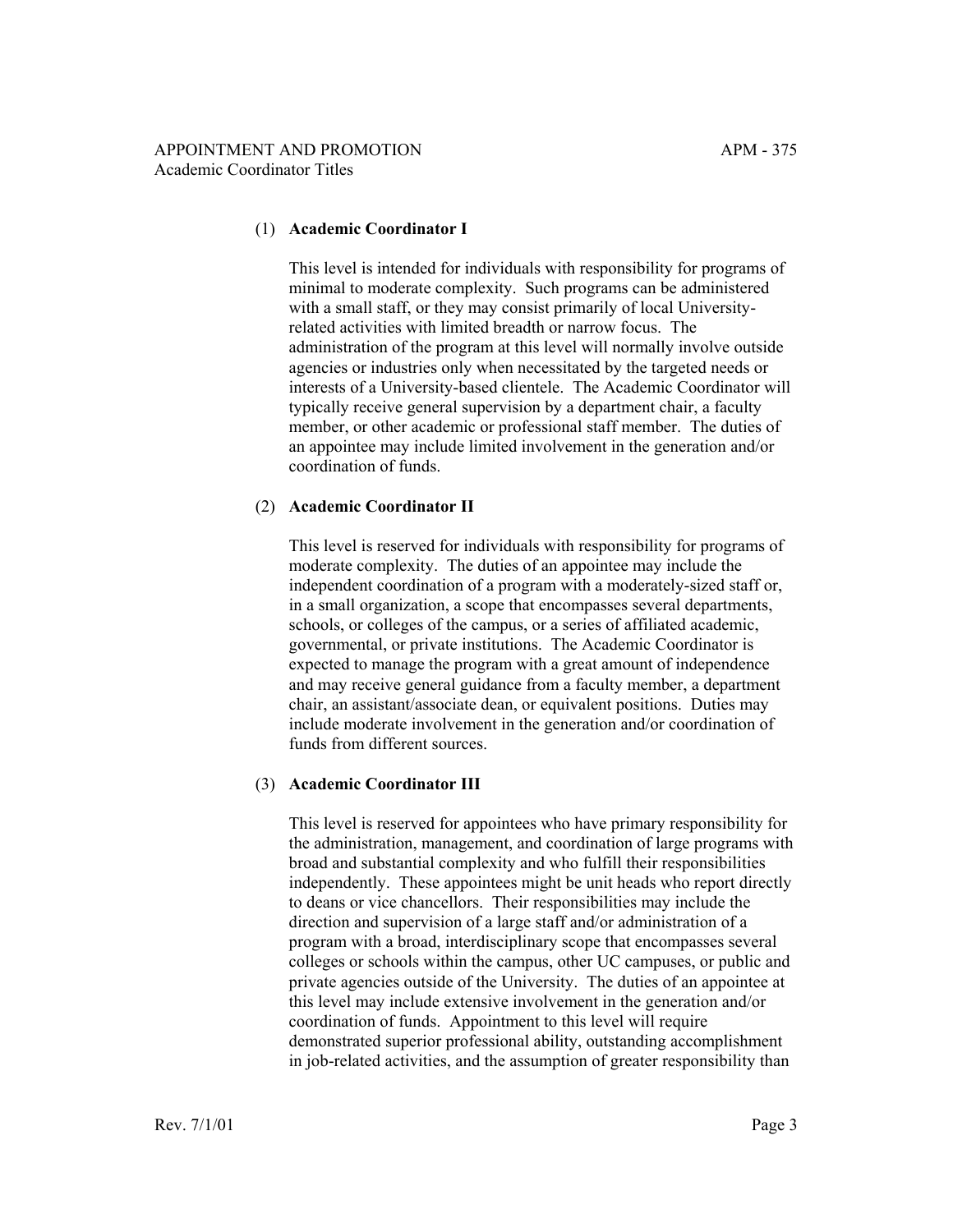typically delegated to Academic Coordinators at other levels. Appointment to this level may require demonstrated scholarly ability and attainment, depending on the duties of the position.

## 375-11 **Criteria for Evaluating Performance**

Merit increases are based on administrative performance, professional competence and activity, and University and public service. Professional accomplishment and scholarly achievement should also be considered, if required by the position.

Materials submitted in support of an appointment, merit increase, or a change in level shall provide a comprehensive assessment of the candidate's qualifications and performance in the areas specified below. A job description must be provided, along with an explanation of the candidate's role in the program and within a larger unit, if appropriate.

a. Coordination of Academic Programs

In most instances, Academic Coordinators will have primary responsibility for the administration and coordination of one or more programs and may have responsibility for directing the activities of other academic appointees or staff.

Types of activities:

- (1) Academic program planning and development.
- (2) Assessment of program and constituency needs.
- (3) Evaluation of academic program activities and functions.
- (4) Development of proposals for extramural funding of campus programs and identification of support resources.
- (5) Liaison representation with other agencies and institutions in the public and private sectors.
- (6) Supervision and leadership of other academic appointees or staff.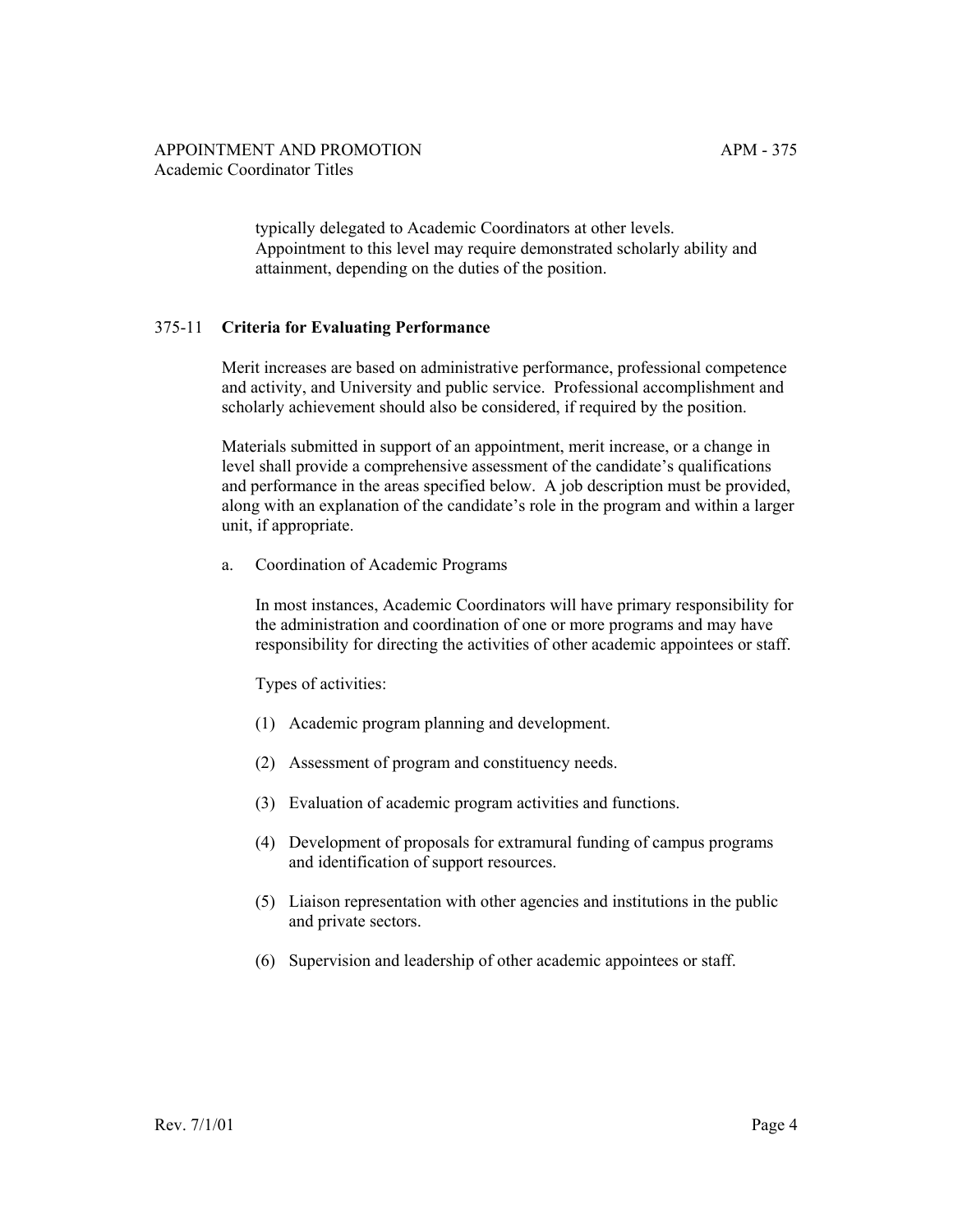b. Professional Competence

Academic Coordinators will provide intellectual leadership and scholarship to their programs.

c. University and Public Service

Academic Coordinators participate in the administration of their units and the University through appropriate roles in governance and policy formulation. In addition, they may represent the University in their special capacity as scholars during the discharge of their responsibilities.

# 375-12 **Exceptions**

July 1 shall normally be the effective date for a merit increase except that, within the authority granted in [APM - 375-24](http://ucop.edu/academic-personnel-programs/_files/apm/apm-375.pdf), the Chancellor is authorized to approve a merit increase to be effective at any date during the year.

# 375-18 **Salary**

- a. Authorized salary scales established for these titles are issued by the Office of the President. New appointees are normally paid at the minimum salary rate for the level to which an appointment is made.
- b. Advancement from one step to the next is based upon merit.
- c. The normal period of service prescribed for each salary step does not preclude more rapid advancement (acceleration) in cases of exceptional merit, nor does it preclude less rapid advancement.
- d. For individuals with dual appointments, percent time and salary rates may be set at levels appropriate to each appointment. In the case of a full-time appointment to an Academic Coordinator title, a unit salary from the approved salary scale shall be paid without administrative stipend.

## 375-19 **Normal Periods of Service at Salary Steps**

a. Appointments to an Academic Coordinator title may be for one year or less, for longer periods, and/or for an indefinite period, according to campus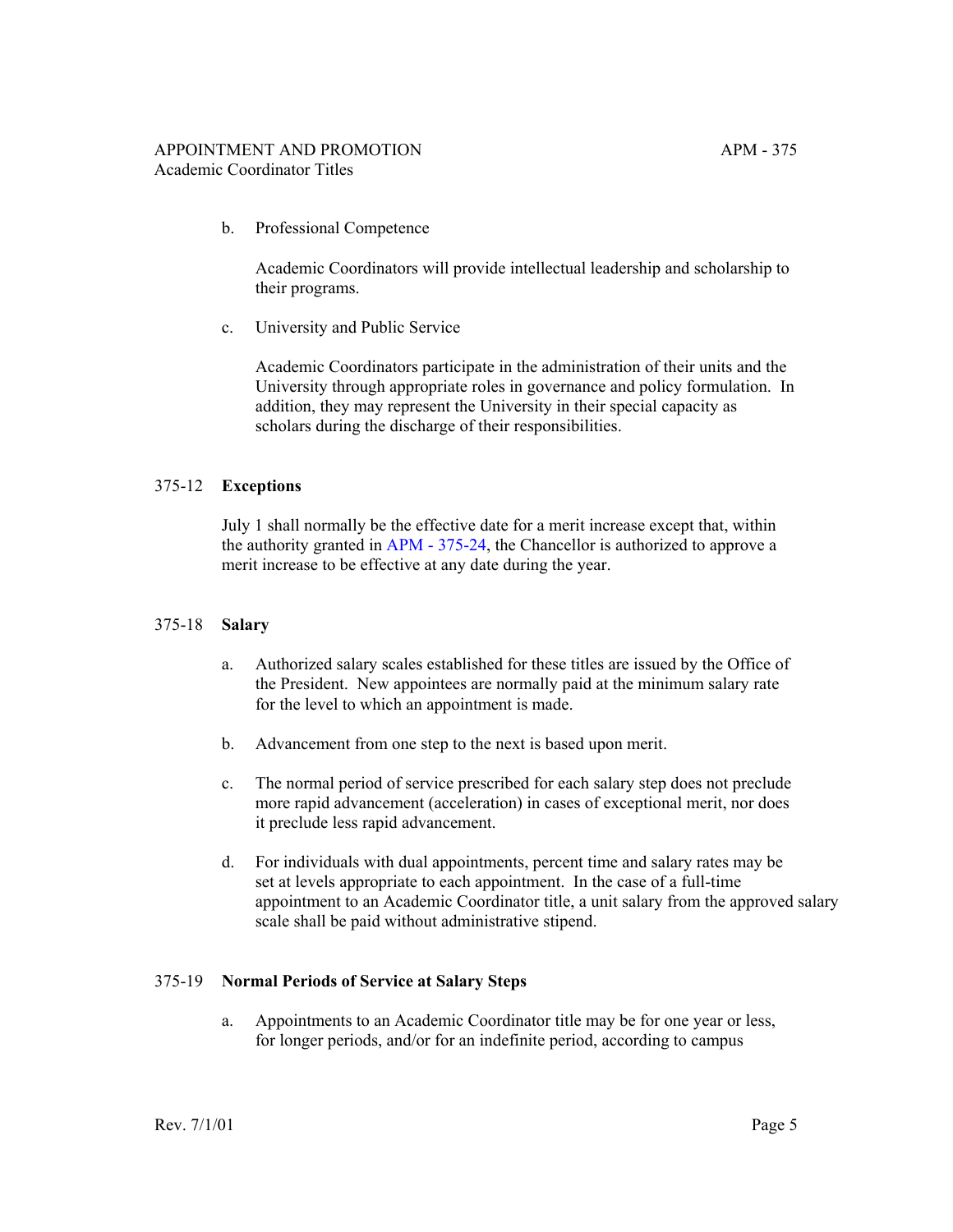practice or guidelines. Appointments may be renewed, at campus discretion, with or without a limit on the number of renewals.

- b. Recommendations for merit increases normally shall be reviewed every second year for Academic Coordinator I and II, and every third year for Academic Coordinator III.
- c. There is no expectation of movement between the levels without significant changes in the scope and complexity of the program being administered.
- d. In the absence of a reappointment, a merit, or a change in level review, a performance review shall take place at least every two years for an Academic Coordinator I and II and at least every three years for an Academic Coordinator III. A performance review shall precede any reappointment.

#### 375-20 **Conditions of Employment**

- a. Appointments may be made on an academic-year or fiscal-year basis.
- b. Fiscal-year appointees accrue sick leave in accordance with [APM 710](http://ucop.edu/academic-personnel-programs/_files/apm/apm-710.pdf).
- c. Fiscal-year appointees accrue vacation leave in accordance with [APM 730](http://ucop.edu/academic-personnel-programs/_files/apm/apm-730.pdf).
- d. Membership in the Academic Senate is not acquired by appointment to these titles.
- e. Neither tenure nor security of employment is acquired by appointment to these titles.
- f. Each appointment with a fixed ending date shall automatically end on that date unless the appointment is formally renewed.
- g. Appointees may be laid off because of a lack of work or funds, as determined by the appropriate authority. [APM - 145](http://ucop.edu/academic-personnel-programs/_files/apm/apm-145.pdf) applies to layoffs of individuals in these titles. (Separation following a fixed ending date is not considered a layoff.)
- h. For grievances, the provisions of [APM 140](http://ucop.edu/academic-personnel-programs/_files/apm/apm-140.pdf) are applicable.
- i. Appointees are not eligible for sabbatical leave. Appointees are eligible for leave with or without pay under [APM - 758](http://ucop.edu/academic-personnel-programs/_files/apm/apm-140.pdf) and [APM - 759](http://ucop.edu/academic-personnel-programs/_files/apm/apm-759.pdf), when the leave is in the interest of the University.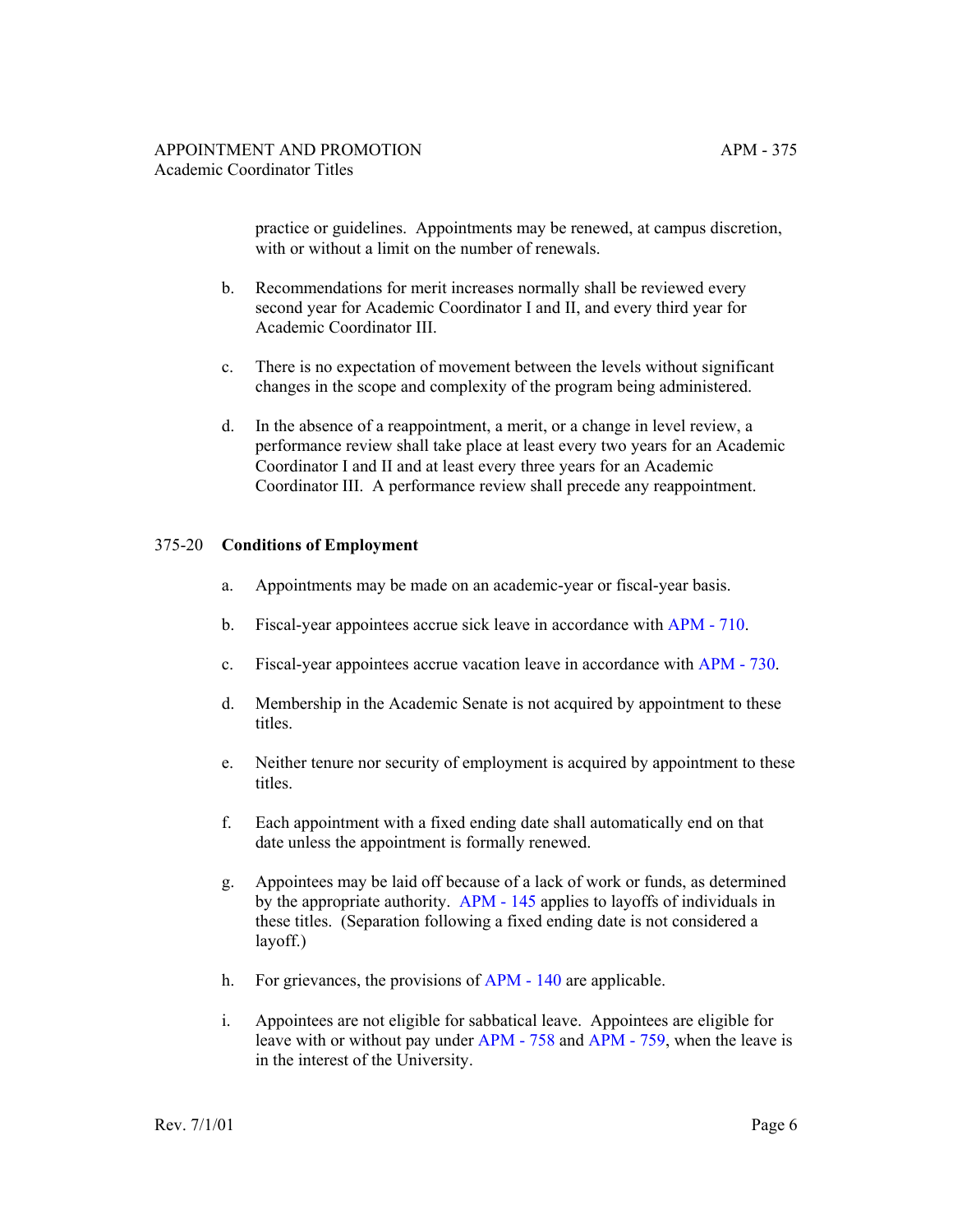## 375-24 **Authority**

The Chancellor is authorized to approve appointments, merit increases, and changes in level.

## 375-80 **Review Procedures**

Each Chancellor shall establish review procedures for an appointment, merit increase, and a change in level which will be appropriate to the needs and functions of the respective campus.